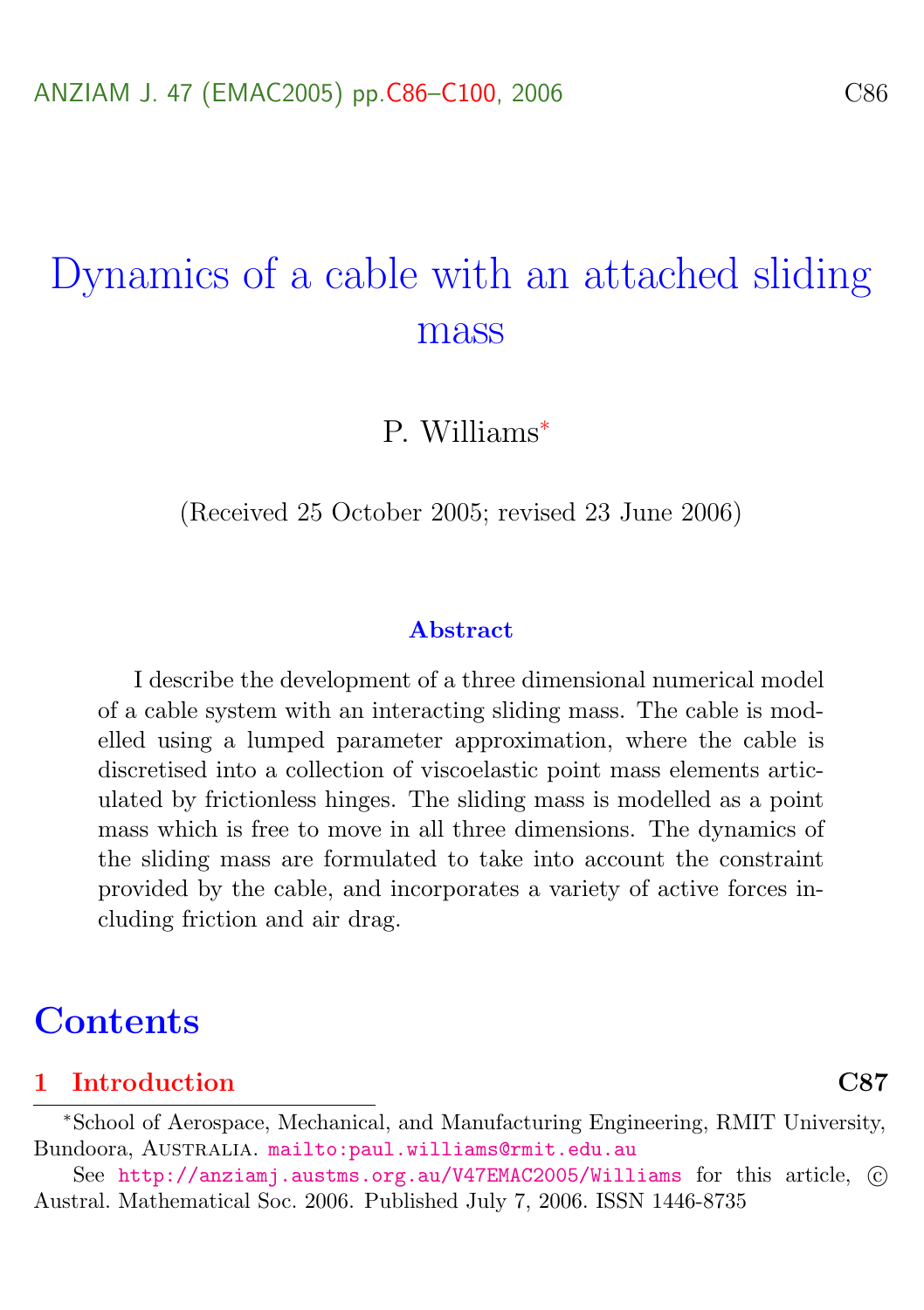### <span id="page-1-1"></span>Contents C87

| 2 Mathematical model for cable | 389        |
|--------------------------------|------------|
|                                | C90        |
|                                | C90        |
|                                | C91        |
|                                | C92        |
| 3 Sliding mass element         | C92<br>C94 |
| 4 Numerical results            | C95        |
| 5 Conclusions                  | C99        |
| <b>References</b>              | ൜          |

## <span id="page-1-0"></span>1 Introduction

Cable systems arise in many practical applications, such as bridges, underwater systems, aircraft decoy systems, and tethered satellite systems. Methods for approximating the cable motion and its equilibria have been studied for many years. Cable-body systems have been modelled using continuum models based on partial differential equations for strings, as well as lumped parameter representations. In complex applications, the lumped parameter representation is usually the preferred choice for detailed simulation work [\[1\]](#page-14-1). Although continuum models are typically considered more accurate, the distinction between the two types of models becomes blurred during numerical simulation when partial derivatives are approximated by means of a finite difference method, or when the system motion is expanded in terms of admissible functions. The lumped parameter representation is the most convenient choice for a variety of cable systems and will be employed in this work. One advantage of the lumped parameter representation is that geometric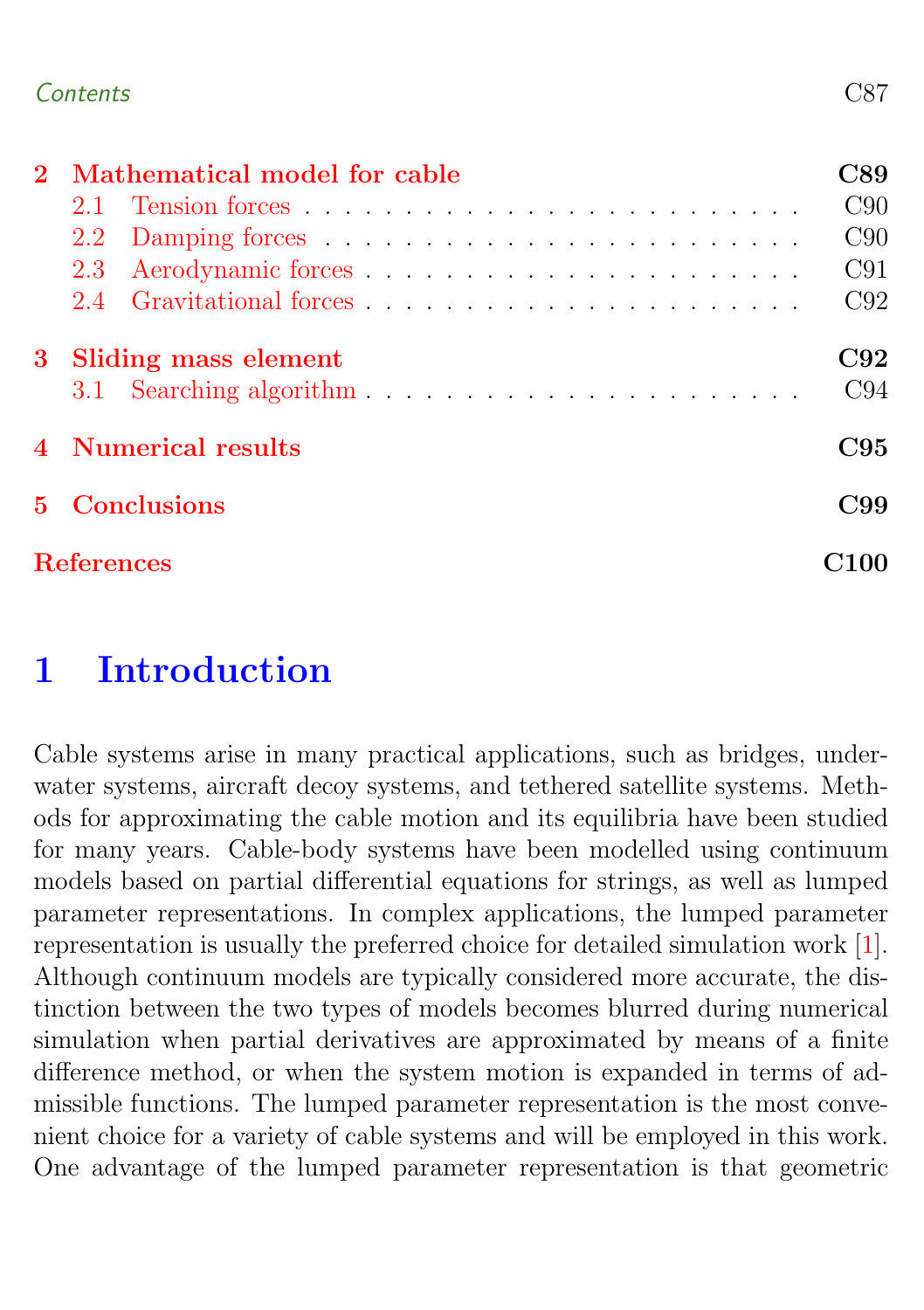#### <span id="page-2-1"></span>1 Introduction C88

nonlinearities are inherently captured, and situations involving possible loss of tension are easily incorporated.

We focus on the case where a cable is carrying a load which is free to move due to the presence of applied external forces. There are a variety of useful applications where such a model is needed for analysis, such as cable trams, rocket propelled trolleys, or transport of cargo between two ships. Dynamical models of such scenarios have been developed in related work. Wu and Chen [\[2\]](#page-14-2) used an updated Lagrangian and finite element method to model the cable dynamics with a moving mass particle. They obtained numerical solutions using direct Newmark integration. Al-Qassab et al. [\[3\]](#page-14-3) derived the equations of motion for a cable carrying a moving particle using Hamilton's principle. Aerodynamic drag and frictional forces were neglected. Tadjbakhsk and Wang [\[4\]](#page-14-4) also studied the vibrations of a cable with an accelerating mass, but took into account friction and a propulsive force applied to the trolley. They used Galerkin's method to discretize the dynamics. An alternative approach based on a finite element formulation was presented by Zhou et al. [\[5\]](#page-14-5), who introduced a special "sliding" element to capture the effect of the cable sliding over a point. Friction was ignored in the model, and it was applied in the simulation of a parachute system.

<span id="page-2-0"></span>I present a cable model with a sliding mass using a lumped parameter representation. First, the general representation of the cable model is given. The method for incorporating the sliding mass is developed so that the model can be applied with or without a sliding mass. A range of realistic forces on the slider and cable are included, such as air drag, friction, and damping. A simple method for determining the "active" cable segment is outlined, which is used at each time step to locate the element affected by the sliding mass. Finally, numerical simulations illustrate the versatility of the model.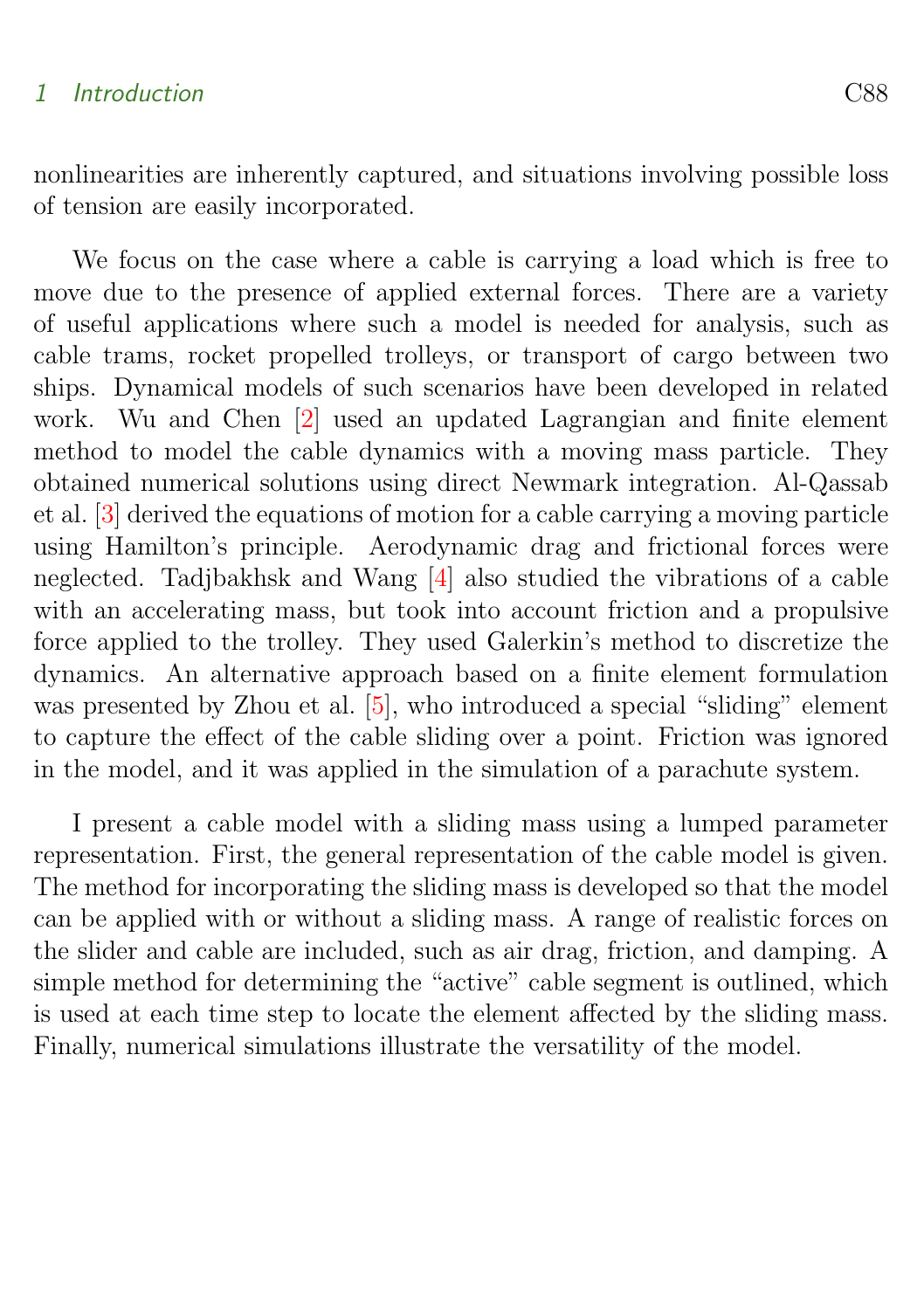

<span id="page-3-0"></span>FIGURE 1: Lumped parameter representation of cable object.

## 2 Mathematical model for cable

For the purposes of simplicity, the cable model is derived for a single cable object. The cable is modelled by physically discretising it into a sequence of point mass elements interconnected via viscoelastic springs, as shown in Figure [1.](#page-3-0) It is assumed that the cable is perfectly flexible, and as a consequence, the point masses act as frictionless hinges. The elements are numbered from 0 at the "free" end, through to  $n$  at the "fixed" end. Note that for the results in this paper, the 0th element is fixed. However, in general the 0th mass may be subject to its own dynamical equations or specified kinematic motion. Furthermore, the origin of the cable coordinate system  $(0, X, Y, Z)$  may be either fixed or moving with a prescribed motion.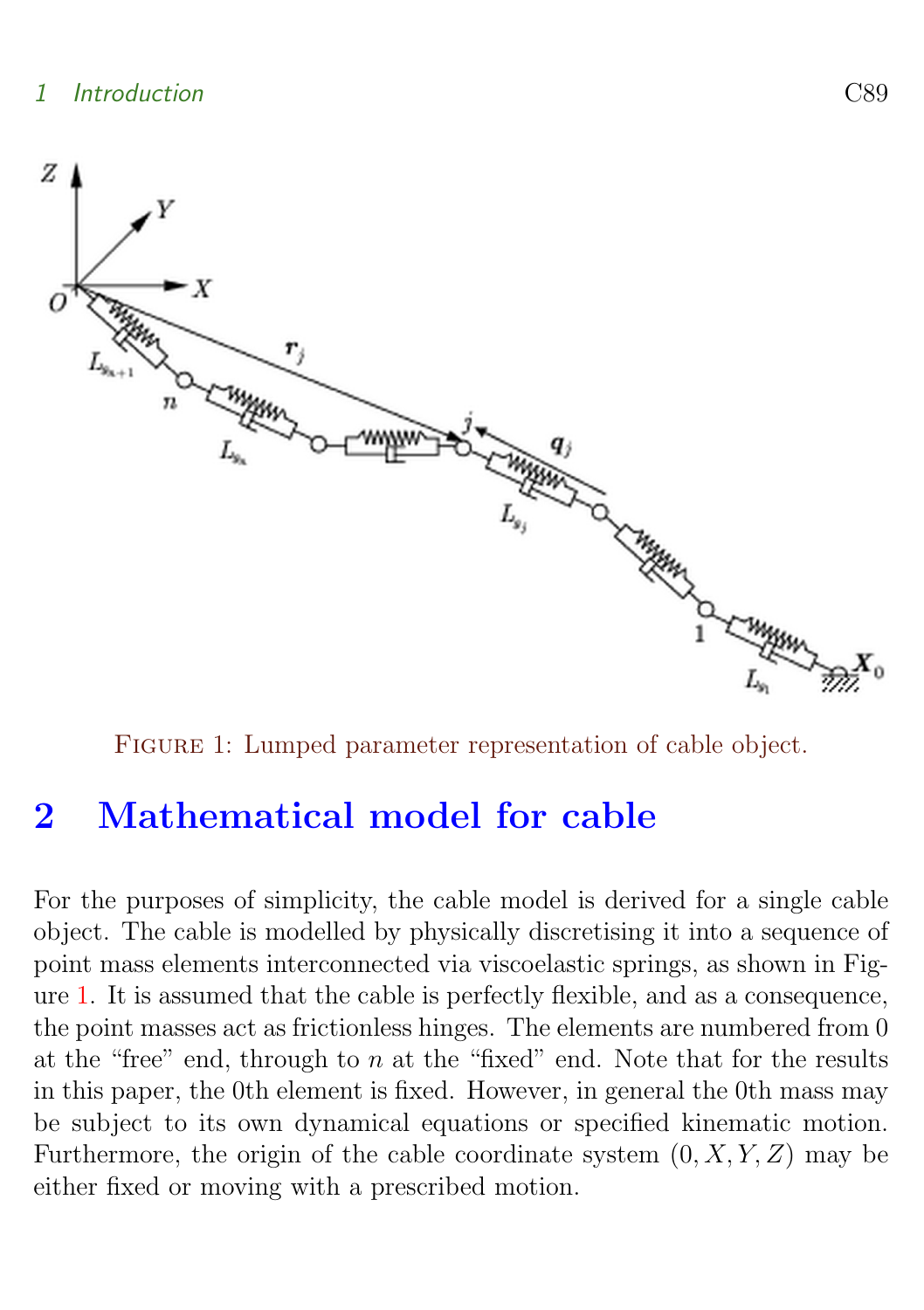#### 2 Mathematical model for cable C90

The dynamical equations for the cable are derived via Newton's second law using the inertial coordinates of the masses. Hence

$$
m_j \ddot{\mathbf{r}}_j = \mathbf{F}_j^{\rm s} + \mathbf{F}_j^{\rm d} + \mathbf{F}_j^{\rm g} + \mathbf{F}_j^{\rm drag}, \quad j = 1, \dots, n, \tag{1}
$$

where  $\mathbf{r}_j = x_j \mathbf{i} + y_j \mathbf{j} + z_j \mathbf{k}$ , the elemental mass of the *j*th cable segment is

<span id="page-4-2"></span>
$$
m_j = \frac{1}{2}\rho A \left( L_{s_{j+1}} + L_{s_j} \right) , \quad j = 1, \dots, n , \tag{2}
$$

 $\rho$  is the density of the cable material, A is the cross-sectional area, and  $L_{s_j}$  is the unstrained length of the jth cable segment. The external forces on the right-hand side of Equation [\(1\)](#page-4-2) are due to tension/spring forces, damping, aerodynamic drag, and gravity, denoted by the superscripts s, d, drag, and g, respectively. These forces are defined in the following subsections.

### <span id="page-4-0"></span>2.1 Tension forces

Consider the strain in the *j*th element,

$$
\varepsilon_j = \begin{cases} \left( |\mathbf{q}_j| - L_{s_j} \right) / L_{s_j}, & |\mathbf{q}_j| \ge L_{s_j}, \\ 0, & |\mathbf{q}_j| < L_{s_j}, \end{cases}
$$
 (3)

where  $L_{s_j}$  is the unstrained segment length. The tension force is defined by Hooke's law as  $T_j = EA\varepsilon_j$ , and hence the total force on the j<sup>th</sup> mass is

<span id="page-4-4"></span>
$$
\mathbf{F}_j^{\rm s} = T_{j+1} \frac{\mathbf{q}_{j+1}}{|\mathbf{q}_{j+1}|} - T_j \frac{\mathbf{q}_j}{|\mathbf{q}_j|},\tag{4}
$$

where  $\mathbf{q}_i = (x_i - x_{i-1})\mathbf{i} + (y_i - y_{i-1})\mathbf{j} + (z_i - z_{i-1})\mathbf{k}$ .

### <span id="page-4-1"></span>2.2 Damping forces

The damping forces in the cable are assumed to be proportional to the strain rate. Express the length of the jth segment as

<span id="page-4-3"></span>
$$
l_j = L_{s_j} \left( 1 + \varepsilon_j \right) \,. \tag{5}
$$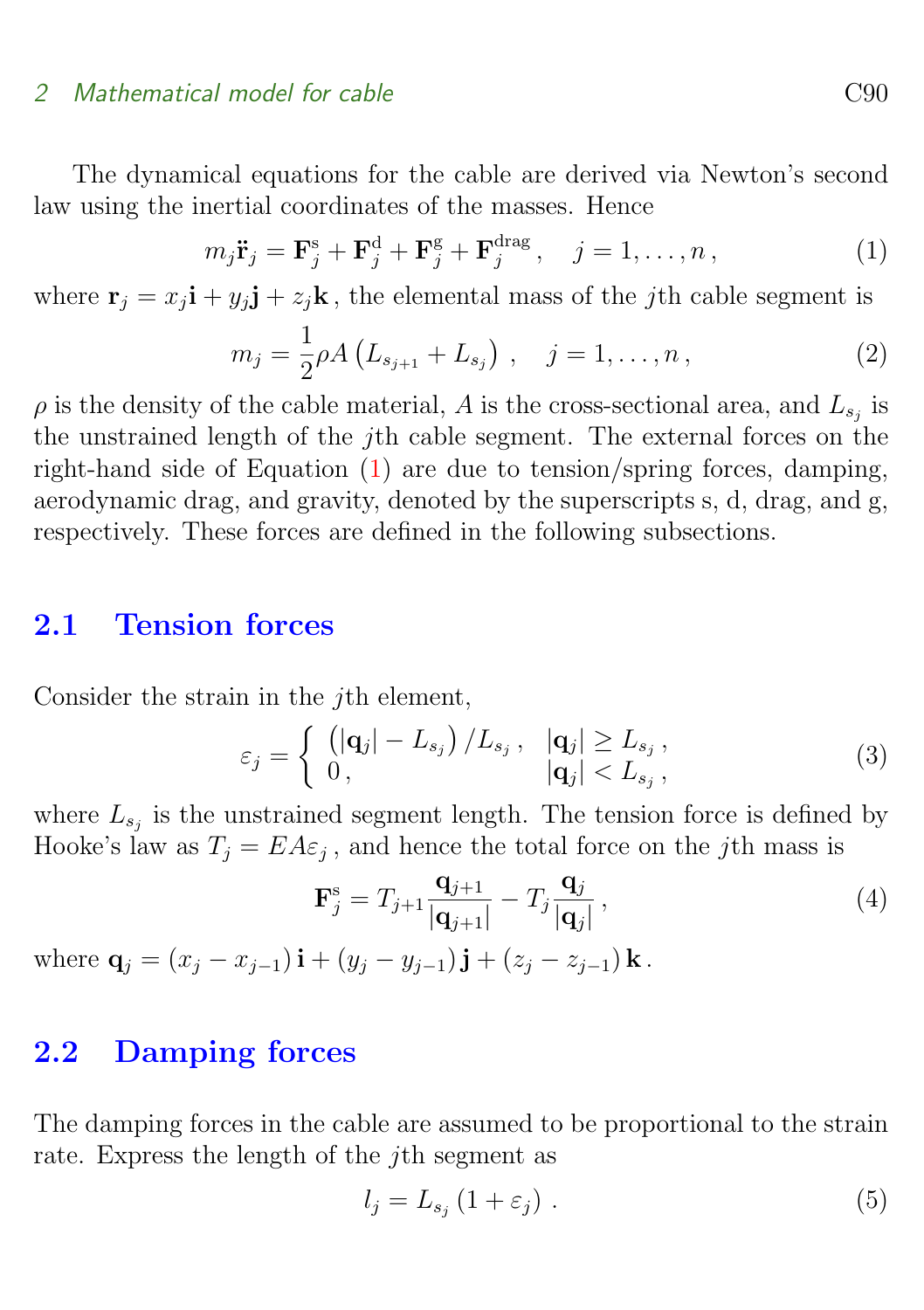#### 2 Mathematical model for cable C91

Taking the derivative of Equation [\(5\)](#page-4-3) and rearranging gives

$$
\dot{\varepsilon}_j = \frac{\dot{l}_j}{L_{s_j}} - \frac{\dot{L}_{s_j}}{L_{s_j}} \left( 1 + \varepsilon_j \right) . \tag{6}
$$

Using  $\dot{l}_j = \dot{\mathbf{q}}_j \cdot \mathbf{q}_j / |\mathbf{q}_j|$  and  $l_j = |\mathbf{q}_j|$ , the strain rate

$$
\dot{\varepsilon}_{j} = \frac{1}{L_{s_{j}}\sqrt{(x_{j}-x_{j-1})^{2}+(y_{j}-y_{j-1})^{2}+(z_{j}-z_{j-1})^{2}}} \times \left[\left(x_{j}-x_{j-1}\right)\left(\dot{x}_{j}-\dot{x}_{j-1}\right)+\left(y_{j}-y_{j-1}\right)\left(\dot{y}_{j}-\dot{y}_{j-1}\right)\right] + \left(z_{j}-z_{j-1}\right)\left(\dot{z}_{j}-\dot{z}_{j-1}\right)\left.\right] - \frac{\dot{L}_{s_{j}}}{L_{s_{j}}^{2}}\sqrt{\left(x_{j}-x_{j-1}\right)^{2}+\left(y_{j}-y_{j-1}\right)^{2}+\left(z_{j}-z_{j-1}\right)^{2}}.\tag{7}
$$

Hence, the damping force is defined by

$$
\mathbf{F}_{j}^{\mathrm{d}} = D_{j+1} \frac{\mathbf{q}_{j+1}}{|\mathbf{q}_{j+1}|} - D_{j} \frac{\mathbf{q}_{j}}{|\mathbf{q}_{j}|}, \qquad (8)
$$

where

$$
D_j = \begin{cases} C\dot{\varepsilon}_j, & |\mathbf{q}_j| \ge L_{s_j}, \\ 0, & |\mathbf{q}_j| < L_{s_j}, \end{cases}
$$
 (9)

and C is the damping constant of the cable material.

## <span id="page-5-0"></span>2.3 Aerodynamic forces

The aerodynamic drag forces on the cable are calculated by ignoring the skin friction component of the drag. The component of the normal velocity for the jth mass is

$$
\mathbf{v}_j^n = \mathbf{v}_j - \frac{1}{2} \mathbf{v}_j \cdot \left( \frac{\mathbf{q}_j}{|\mathbf{q}_j|} + \frac{\mathbf{q}_{j+1}}{|\mathbf{q}_{j+1}|} \right), \qquad (10)
$$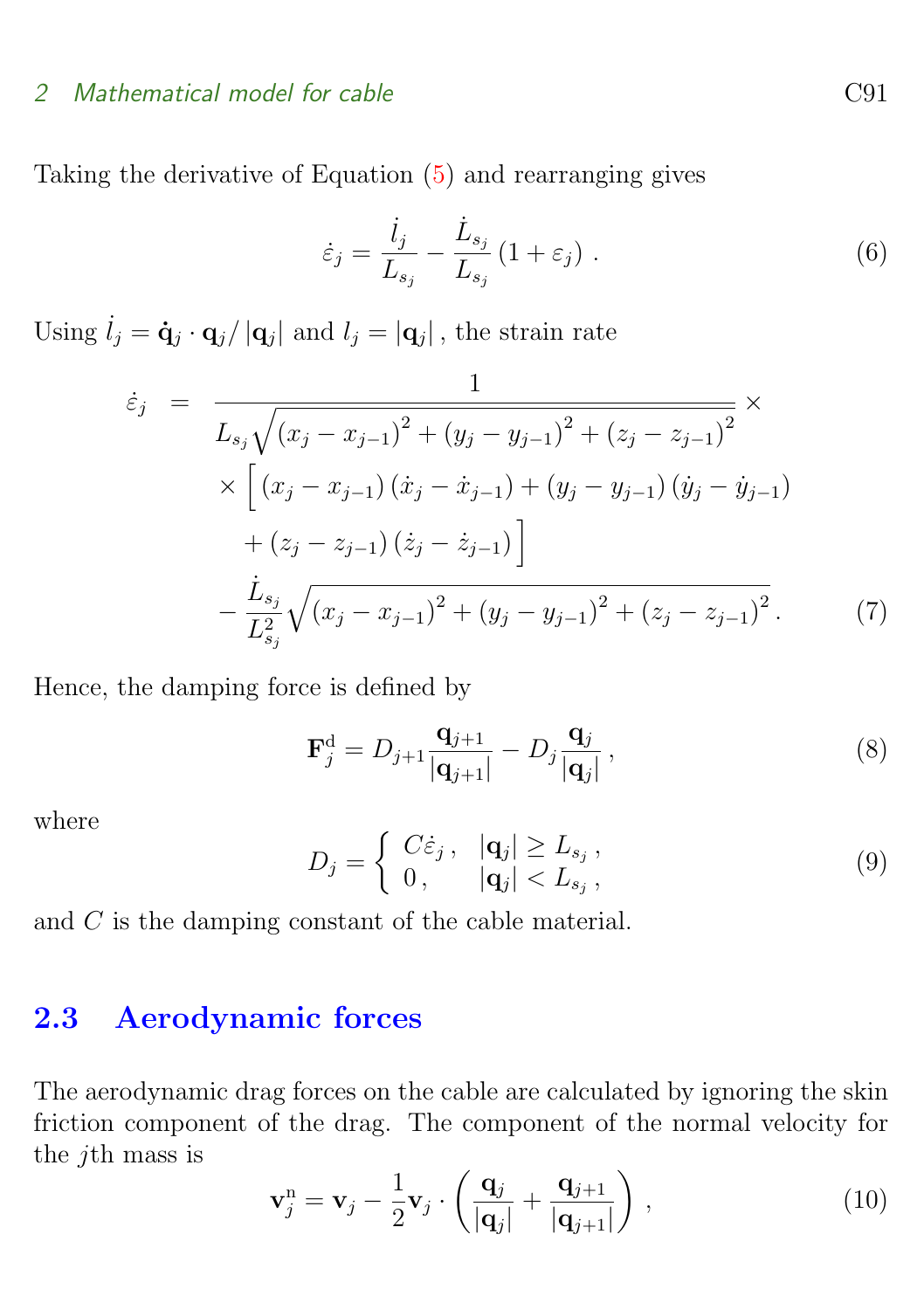#### 2 Mathematical model for cable C92

which averages the projected velocity components based on the orientation of the adjacent cable segments. The drag force based on the normal component of velocity is

$$
\mathbf{F}_{j}^{\text{drag}} = -\frac{1}{2}\rho_{j}^{\text{air}}L_{s_{j}}dC_{D}\mathbf{v}_{j}^{\text{n}}\left|\mathbf{v}_{j}^{\text{n}}\right|,\tag{11}
$$

where d is the cable diameter,  $C_D$  is the normal drag coefficient (taken to be 1.1), and  $\rho_j^{\text{air}}$  is the air density at the *j*th mass.

### <span id="page-6-0"></span>2.4 Gravitational forces

A uniform gravitational field in the vicinity of the cable provides the force

$$
\mathbf{F}_j^{\text{g}} = -m_j g \mathbf{k} \,. \tag{12}
$$

## <span id="page-6-1"></span>3 Sliding mass element

In order to include the effect of a freely sliding mass, it is necessary to treat the slider  $m_s$  as an independent particle governed by

$$
m_s \ddot{\mathbf{r}}_s = \mathbf{F}_s^{\mathcal{N}} + \mathbf{F}_s^{\mathcal{f}} + \mathbf{F}_s^{\mathcal{g}} + \mathbf{F}_s^{\text{drag}},\tag{13}
$$

where  $m<sub>s</sub>$  is the mass of the sliding particle, and the external forces acting on the particle are due to the normal reaction of the cable on the particle, friction forces, gravity and drag, denoted by the superscripts N, f, g and drag, respectively. For simplicity, the particle is assumed to be in contact with the cable at a point so that the slope of the cable across the particle's position is discontinuous in the general case. For convenience, the "active" cable segment is defined to be the one that the slider is currently in contact with. Figure [2](#page-7-0) shows a general depiction of an active sliding element. To model the reaction of the cable on the slider and the friction forces, a normal tangential coordinate system is employed  $(n, t, k_N)$ .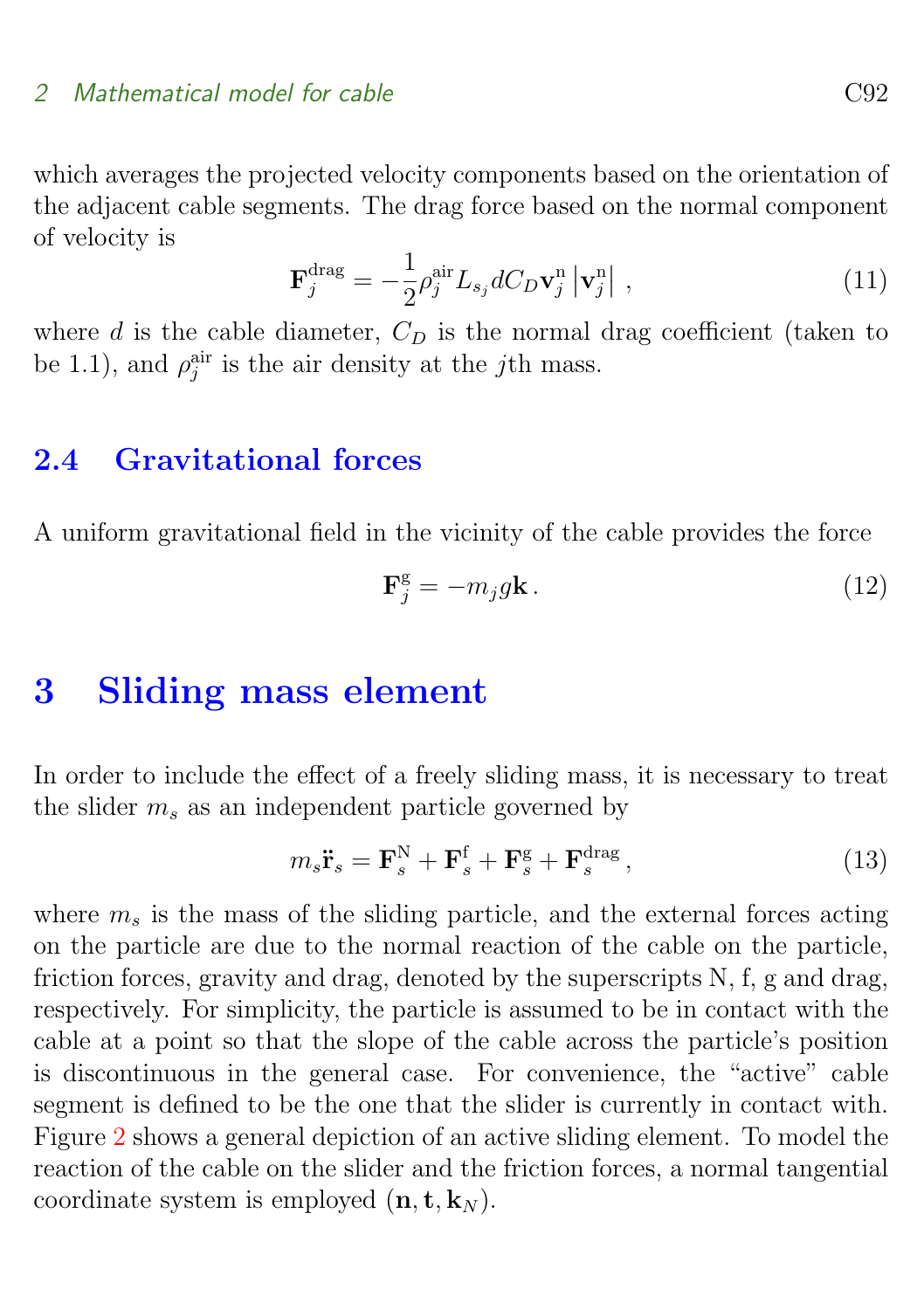#### 3 Sliding mass element C93



<span id="page-7-0"></span>Figure 2: Sliding mass element.

The osculating plane of the normal tangential frame is defined via the vector  $\mathbf{k}_N = \mathbf{p}_1 \times \mathbf{p}_2$ . The normal vector to the cable at the particle's position is defined to bisect the angle between the two cable segments

$$
\mathbf{n} = \frac{1}{2} \left[ \frac{\mathbf{k}_N \times \mathbf{p}_1}{|\mathbf{k}_N \times \mathbf{p}_1|} + \frac{\mathbf{k}_N \times \mathbf{p}_2}{|\mathbf{k}_N \times \mathbf{p}_2|} \right].
$$
 (14)

Finally, a vector tangent to the cable at the contact point of the particle is defined as

<span id="page-7-2"></span><span id="page-7-1"></span>
$$
\mathbf{t} = \frac{\mathbf{k}_N \times \mathbf{n}}{|\mathbf{k}_N \times \mathbf{n}|}.
$$
 (15)

The presence of the slider on the active segment deforms the segment to produce the modified tension value

$$
T_s = \frac{EA}{L_{s_j}^*} \left( |\mathbf{p}_1| + |\mathbf{p}_2| - L_{s_j}^* \right) . \tag{16}
$$

The tension is assumed to be constant across the active cable segment, and the effect of friction is applied to the adjacent lumped masses. The modified tension value replaces the tension force applied to the *j*th and  $(j-1)$ th masses as given in Equation [\(4\)](#page-4-4).

The normal force of the cable on the slider is determined by the components of the tension force

$$
\mathbf{T}_1 = -T_s \mathbf{p}_1 / |\mathbf{p}_1| \ , \quad \mathbf{T}_2 = T_s \mathbf{p}_2 / |\mathbf{p}_2| \ , \tag{17}
$$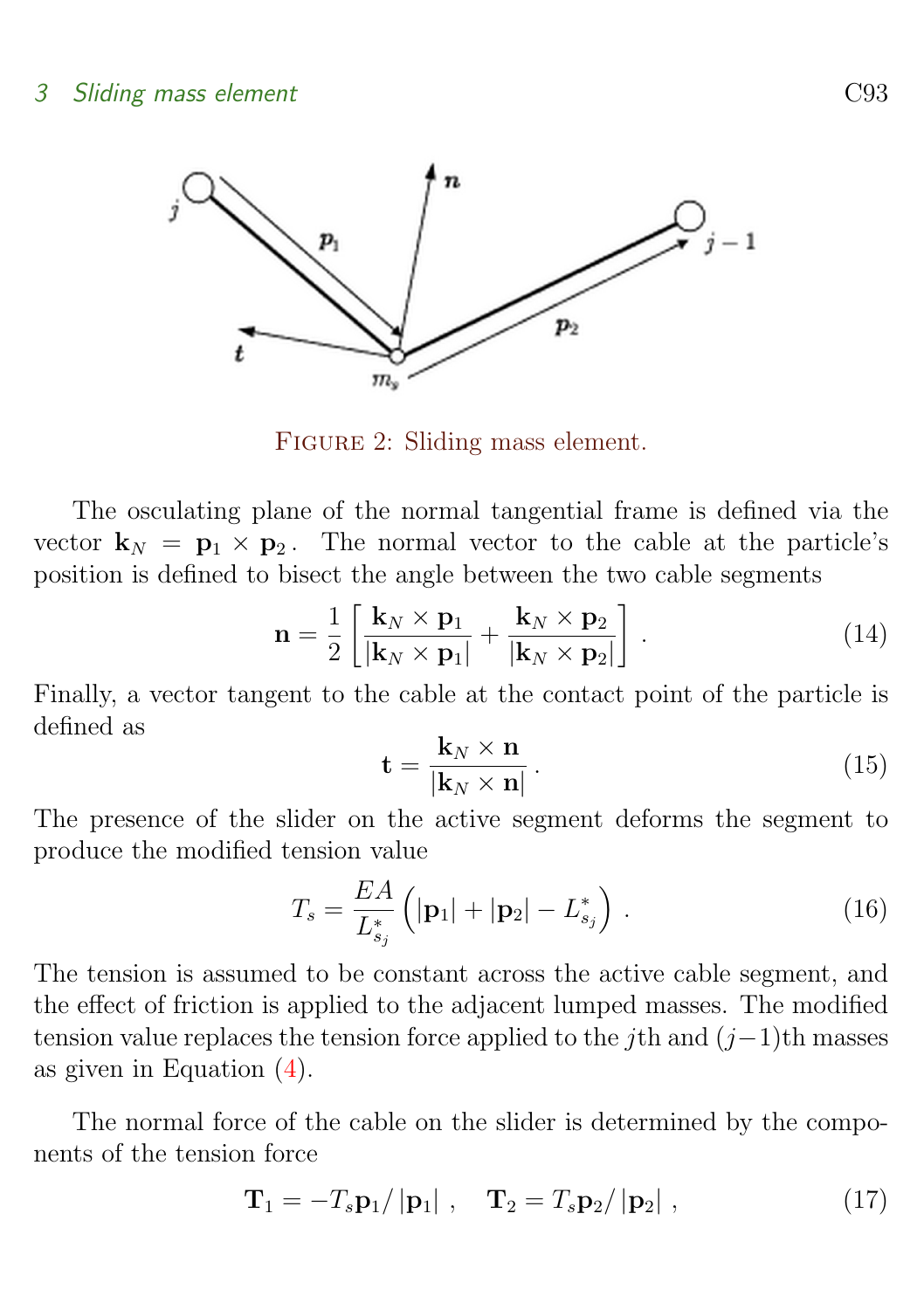#### 3 Sliding mass element C94

projected onto the direction of the normal vector, that is,

$$
\mathbf{F}_s^{\mathrm{N}} = (\mathbf{T}_1 \cdot \mathbf{n} + \mathbf{T}_2 \cdot \mathbf{n}) \, \mathbf{n} \, .
$$

Note: if the tension becomes zero, no normal force is exerted on the slider.

Frictional forces are assumed to act parallel to the tangent vector t. Define the sum of external forces acting on the slider (except the normal force and friction) as  $\mathbf{F}_{ext}$ . The maximum frictional force that can be exerted by the cable is governed by  $F_{\text{max}} \equiv \mu_k |\mathbf{F}_s^N|$ . Cases where the slider is in motion along the tangent direction and when it is stationary must be distinguished. In general, the friction force is governed by

$$
\mathbf{F}_{s}^{\mathrm{f}} = \begin{cases}\n-\text{sign}\left(\mathbf{v}_{s} \cdot \mathbf{t}\right) F_{\text{max}} \mathbf{t} , & \left| \mathbf{F}_{\text{ext}} \cdot \mathbf{t} \right| \ge F_{\text{max}} ,\\
-\text{sign}\left(\mathbf{v}_{s} \cdot \mathbf{t}\right) \left| \mathbf{F}_{\text{ext}} \cdot \mathbf{t} \right| \mathbf{t} , & \left| \mathbf{F}_{\text{ext}} \cdot \mathbf{t} \right| < F_{\text{max}} .\n\end{cases}\n\tag{18}
$$

The direction of the frictional force in the case where the slider has no velocity component along the cable tangent direction is governed by the sign of the projection  $\mathbf{F}_{ext} \cdot \mathbf{t}$ . The frictional forces of the slider on the cable are equal and opposite, and are applied to the adjacent lumped masses according to

$$
\mathbf{F}_{j}^{\mathrm{f}} = \frac{|\mathbf{p}_{2}| \mathbf{F}_{s}^{\mathrm{f}}}{|\mathbf{p}_{1}| + |\mathbf{p}_{2}|}, \quad \mathbf{F}_{j-1}^{\mathrm{f}} = \frac{|\mathbf{p}_{1}| \mathbf{F}_{s}^{\mathrm{f}}}{|\mathbf{p}_{1}| + |\mathbf{p}_{2}|}. \tag{19}
$$

Note that these forces are applied by modifying the active tension forces on the cable in Equation [\(4\)](#page-4-4).

### <span id="page-8-0"></span>3.1 Searching algorithm

As the sliding mass moves along the cable, the active cable segment continually changes and singularities in some of the governing equations occur. For example, consider the case where the slider approaches the position of one of the lumped masses representing the cable in Equation  $(14)$ . In such a circumstance, one of the denominators in the expression approaches zero. Hence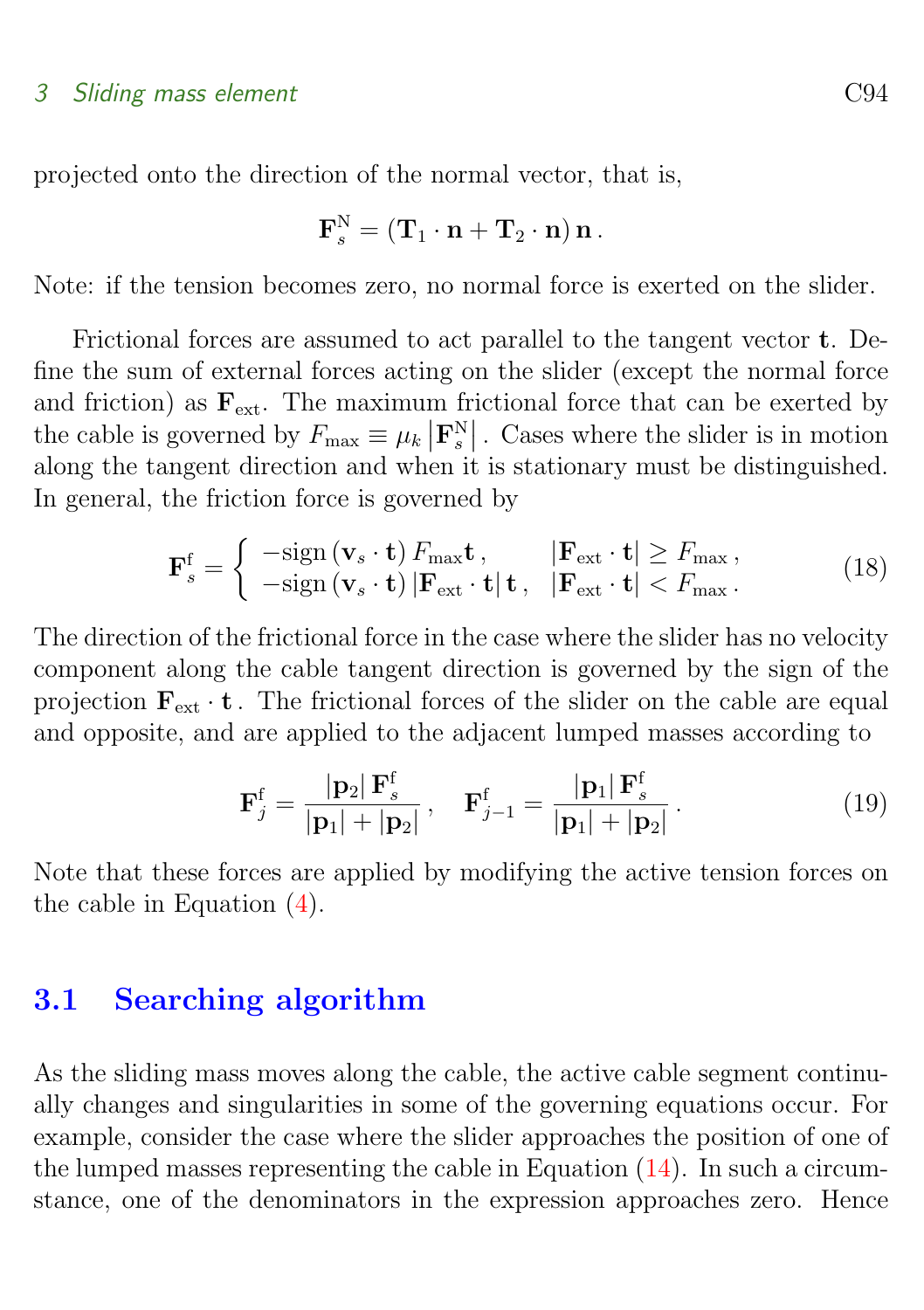#### <span id="page-9-1"></span>3 Sliding mass element C95

care must be taken during implementation of the algorithm to monitor the proximity of the slider to the discrete cable elements. Defining a proximity distance, it is a simple matter to adjust the definition of the appropriate **p** to be defined as along the line from  $m_s$  to  $m_{j-2}$  or  $m_{j+1}$ , depending on its position. When such a situation occurs, it is necessary to adjust the value of  $L_{s_j}^*$  in Equation [\(16\)](#page-7-2) accordingly.

An effective strategy for determining the active cable element for most practical scenarios is to first compute the values of  $p_1$  and  $p_2$  for every element, assuming no a priori knowledge of the active cable element from a previous time step. The active cable element is taken to be the one satisfying  $\min_j ||\mathbf{p}_{1j}|| + |\mathbf{p}_{2j}|-L_{s_j}||$ . This procedure could fail if the cable has loops or if two segments are very close to each other. However, numerical experience suggests that the procedure is adequate for typical sliding configurations.

## <span id="page-9-0"></span>4 Numerical results

To demonstrate the effectiveness of the model, an example of an inclined cable is used [\[4\]](#page-14-4). Note that the model was first validated using a much simpler sim-ulation [\[5\]](#page-14-5). The following simulation properties are used:  $\rho = 113575 \,\mathrm{kg/m^3}$ ,  $L = 3900 \,\mathrm{m}, d = 5 \,\mathrm{mm}, C = 50 \,\mathrm{Ns}, n = 100, E = 70 \,\mathrm{GPa}, m_s = 10193.6 \,\mathrm{kg}.$ Simulations are performed with and without friction, where  $\mu_k = 0.1$  for the cases with friction. The left support is located at the coordinates  $(0, 0, 0)$ , whereas the right support is located at  $(4500, 0, -750)$  m. The initial conditions of the cable are the static equilibrium conditions for the cable, determined by a nonlinear root-finding method for zero velocity and acceleration of the cable masses. The initial position of the slider is 0.1% of the distance along the cable element closest to the left support. A variable order, variable step, stiff integrator scheme integrates the equations of motion. Note that not all parameters were given in [\[4\]](#page-14-4), but the initial configuration tension at the left support of 252 kN correlates well with the 250 kN used in [\[4\]](#page-14-4).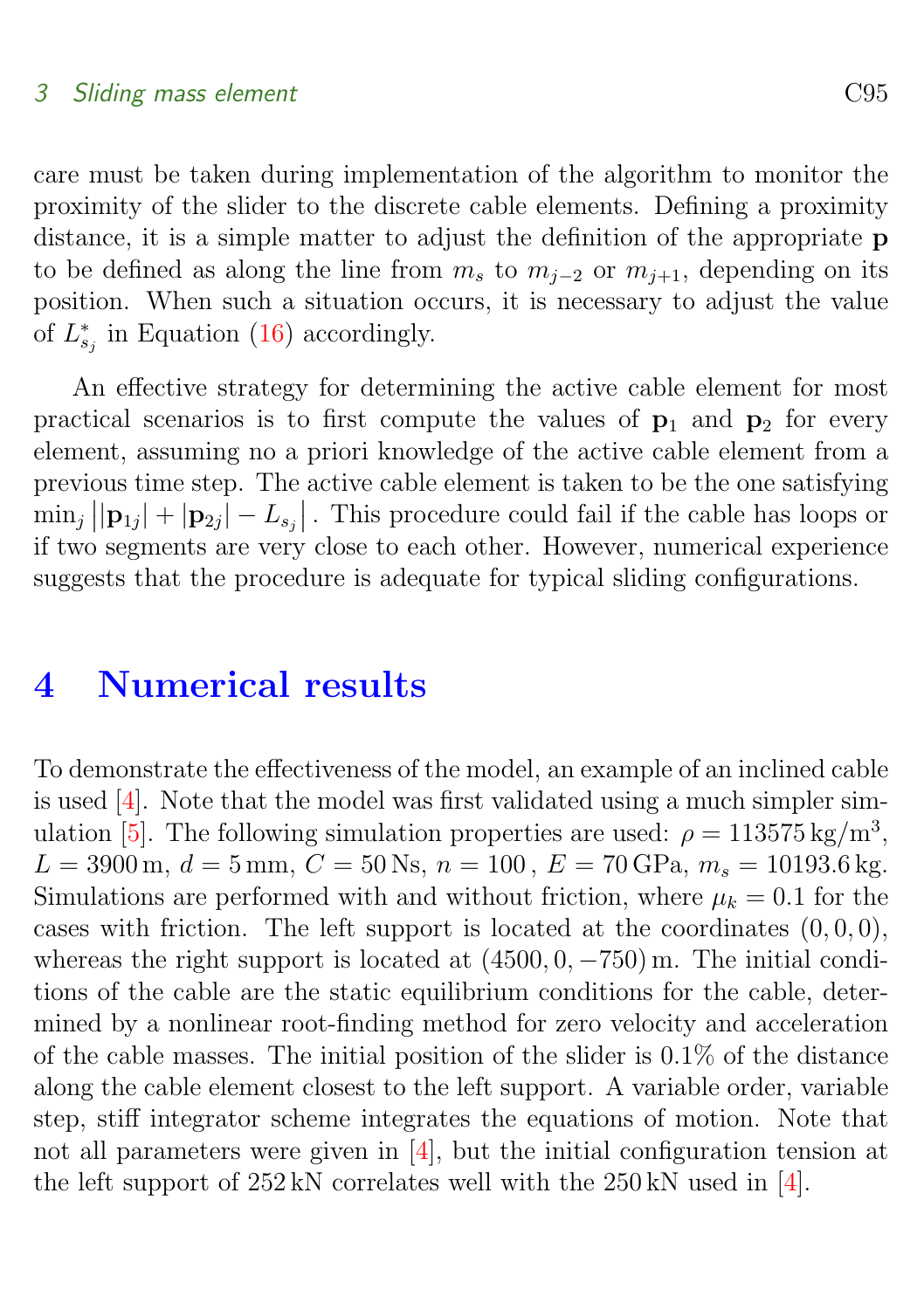<span id="page-10-1"></span>

<span id="page-10-0"></span>FIGURE 3: Rocket propelled trolley simulation [\[4\]](#page-14-4), snapshot at  $t = 14$  sec.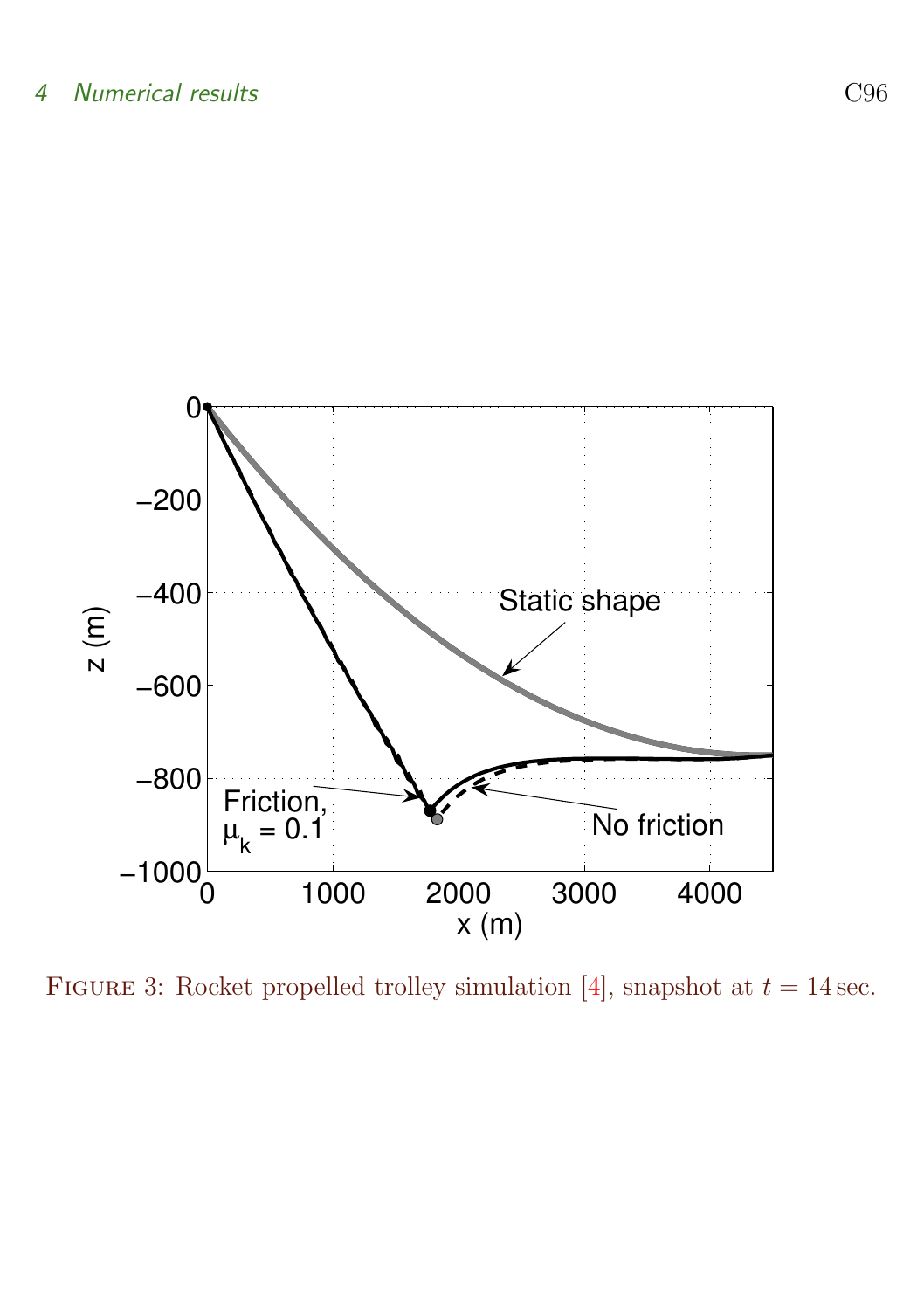

<span id="page-11-0"></span>Figure 4: Dynamic and static cable shapes during sliding mass motion shown at 2 sec intervals (60 sec total).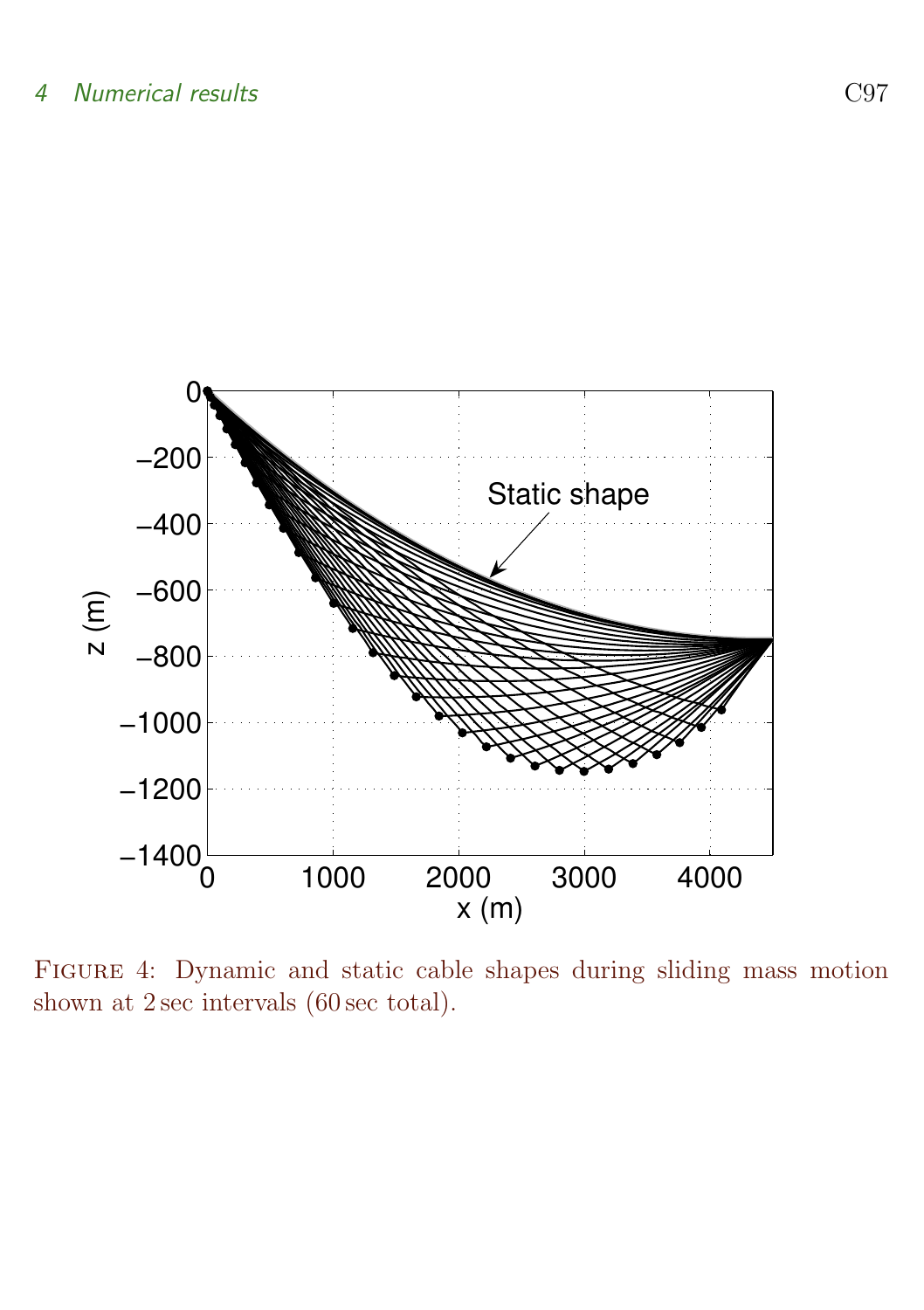

<span id="page-12-0"></span>FIGURE 5: (a) Tension at right support; (b) x-coordinate of sliding mass; (c) z-coordinate of sliding mass.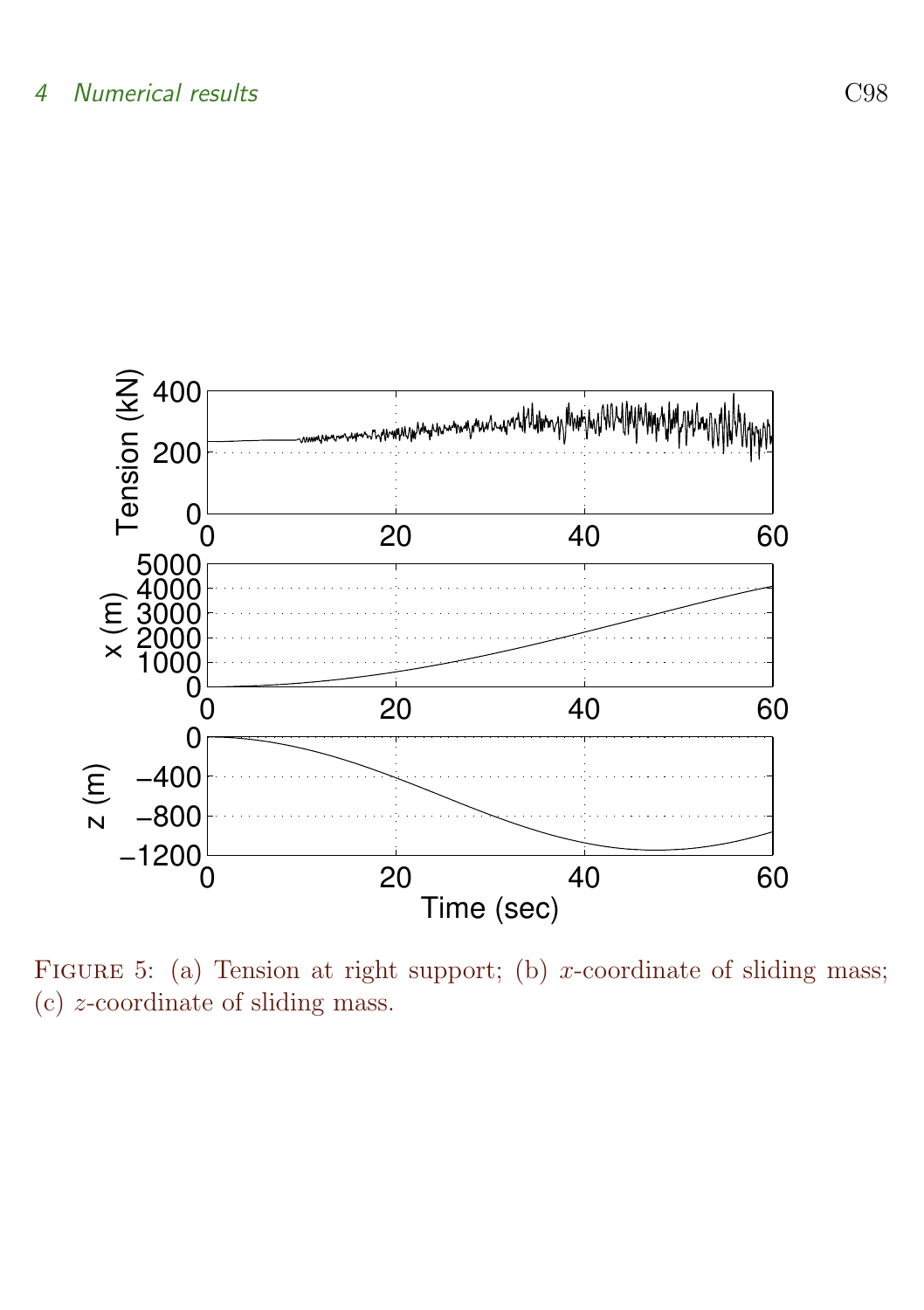#### <span id="page-13-1"></span>4 Numerical results C99

Numerical results are shown in Figures [3](#page-10-0) to [5.](#page-12-0) Figure [3](#page-10-0) shows a simulation of a rocket-propelled trolley with an constant thrust force applied tangential to the cable (thrust acceleration  $= 17.64 \,\mathrm{m/s^2}$ ). The horizontal and vertical distances of the slider correspond well with the results in [\[4\]](#page-14-4). There is a significant kink in the cable at the slider position, which would need a large number of modes to capture adequately using an expansion in admissible coordinates. Figure [4](#page-11-0) shows the static equilibrium shape of the cable, together with the dynamic shape at various instants of time following the release of the slider without any thrust applied and  $\mu_k = 0.1$ . Evidently the slider has a significant impact on the cable shape, mostly due to the ratio of the sliding mass to cable mass. Figure [5](#page-12-0) shows the time history of the cable tension at the right support, as well as the in-plane coordinates of the slider. Figure  $5(a)$  $5(a)$  shows that the tension at the right support remains constant initially due to the time lag caused by the finite wave propagation along the cable. The motion of the slider causes significant fluctuations in the cable tension at the right support, with a maximum amplitude of 158 kN above that of the static cable tension.

## <span id="page-13-0"></span>5 Conclusions

A dynamical model for a cable with a sliding particle was derived for general motion of the sliding mass. The model is applicable to a wide range of operating conditions and is relatively easy to implement. The method for incorporating the sliding element easily captures the kink in the cable, as well as friction effects. Numerical results show the effectiveness of the model to capture the complex cable dynamics.